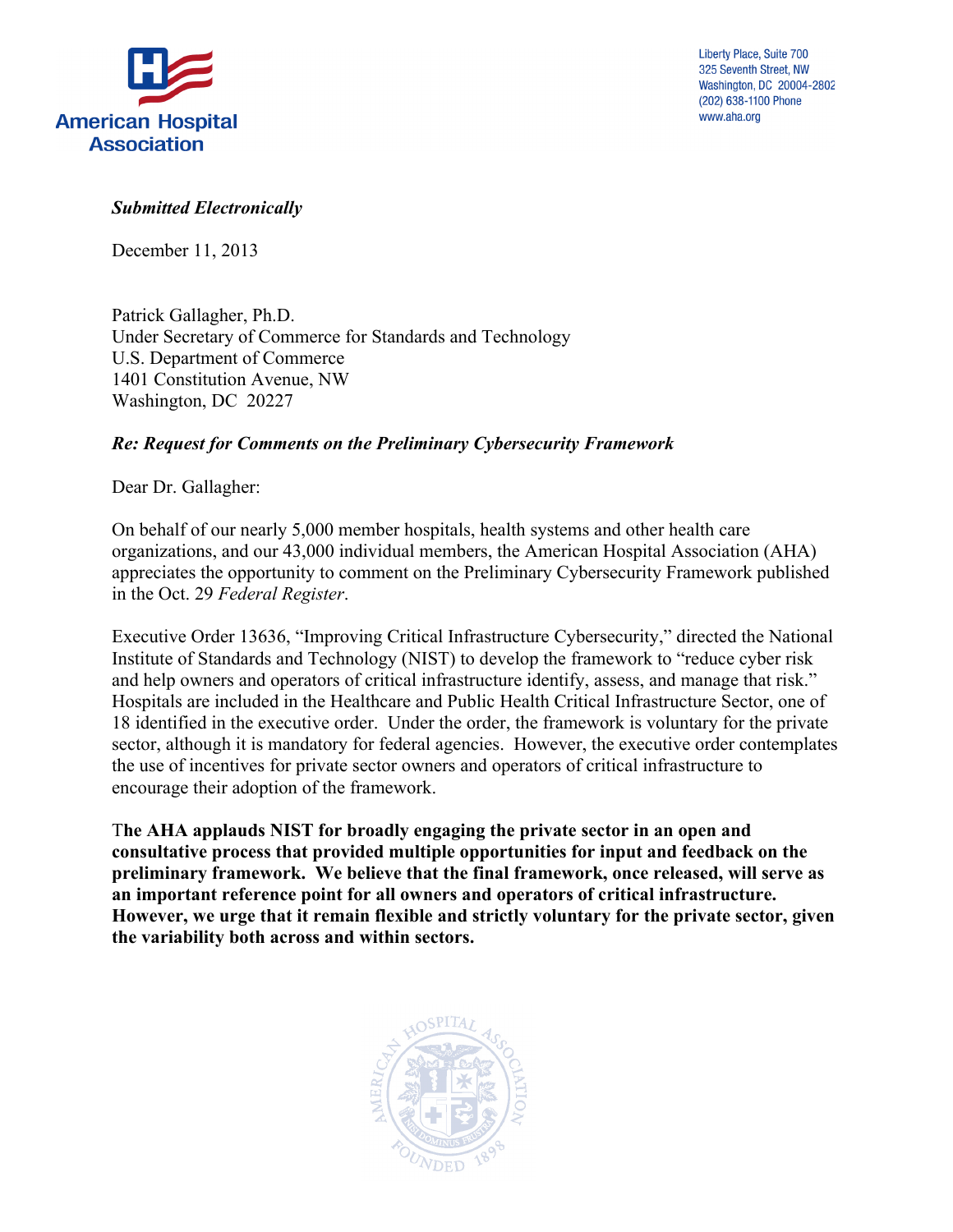December 11, 2013 Patrick Gallagher, Ph.D. Page 2 of 5

In addition, we recommend that:

- The final framework consider how the different critical infrastructure sectors might **reconcile disparate cybersecurity implementation standards;**
- **be developed and implemented appropriately; and**  The federal government acknowledge that it will take time for changes to be **accomplished across the large number and variety of actors in health care sector and allow sufficient time for the important sector-specific definitions, tools and processes to**
- **(HIPAA) and** *Health Information Technology for Economic and Clinical Health Act*  • **A detailed cross-walk to the** *Health Insurance Portability and Accountability Act*  **(HITECH) requirements must be included directly in the final framework.**

### **THE FRAMEWORK IS A USEFUL ORGANIZING TOOL**

 The AHA agrees with the framework's central tenet that an ongoing risk management approach to cybersecurity is the most appropriate, given the dynamic nature of information systems and the rapid pace of change. Health care delivery is an increasingly connected enterprise, and hospitals take seriously their responsibility to protect their information systems from unauthorized access and malicious attacks. While bringing tremendous efficiencies and innovations, interconnected information technology also introduces new types of vulnerability for inappropriate access to private information, and even criminal activity that can put individuals and institutions at risk. For example, billing systems use electronic transfers, medical devices upload vital statistics in real time to electronic health records, hospitals allow patients and visitors access to hospital WiFi as a courtesy, and patients are being provided access to protected health information via authentication on the Internet.

 when addressing cybersecurity risk. Specifically, it identifies five core functions– identify, The preliminary cybersecurity framework supports hospitals' efforts to protect their information systems by providing a helpful, high-level structure for individual organizations to consider protect, detect, respond, recover – that must be part of a risk-based approach to manage cybersecurity, with specific categories of activity under each (such as asset management or access control). It then identifies existing guidelines and technical standards that support the individual recommended functions.

 leaders to focus on a process for risk management, while technical professionals can drill down into specific standards and other resources. However, we recommend that NIST also consider some of the potential cross-sector interactions that occur. For example, a hospital cannot run successfully respond to an incident without access to hospital emergency rooms. Accordingly, Given that there are 18 diverse sectors that are considered to be critical infrastructure, the highlevel approach used in the framework is appropriate. The "layered" format allows organizational without power or water, and is reliant on the communications sector to be a first line of defense against cyber attacks. Similarly, the emergency services critical infrastructure sector cannot we recommend the final framework include not only voluntary standards for each critical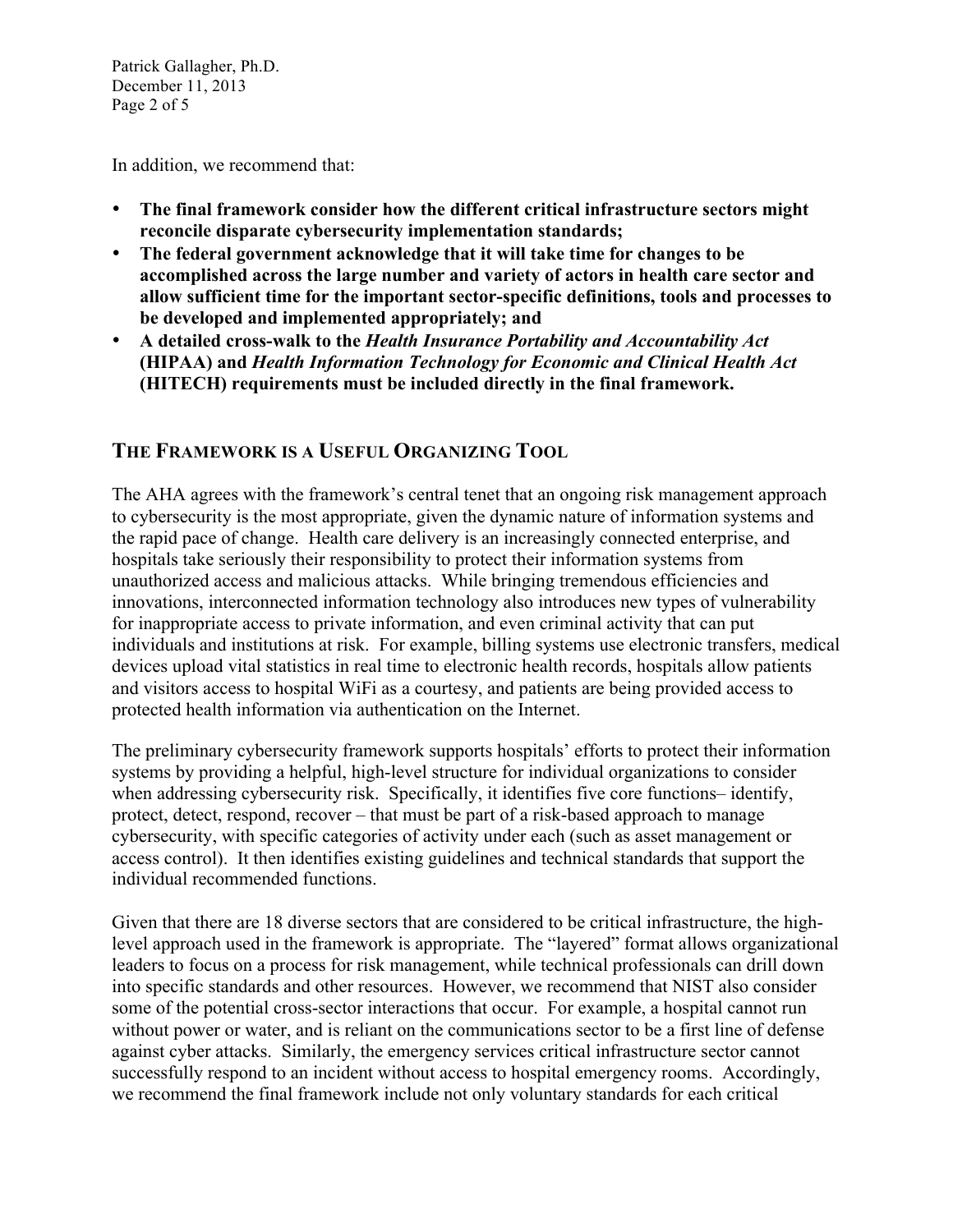December 11, 2013 Patrick Gallagher, Ph.D. Page 3 of 5

infrastructure sector, but also considerations for how the sectors might reconcile disparate cybersecurity implementation standards.

 issues. While organizational leaders will not have the technical skills to implement specific protections, they must incorporate cybersecurity into their overall risk management approach. To that end, the AHA continues to educate hospital leaders on the importance of cybersecurity. We have, for example, developed a primer directed specifically at hospital leaders urging them to incorporate cybersecurity into the organization's overall risk management and reduction strategy, launched a new webpage with cybersecurity materials, and scheduled a webinar series about cybersecurity

#### **SECTOR-SPECIFIC WORK WILL BE NEEDED**

 provides. The AHA is collaborating with the departments of Homeland Security and Health and As cybersecurity awareness builds, there will be a clear need for sector-specific definitions, tools and processes that include best practice sharing and more specific help than the framework Human Services in their public-private collaborations, including the Healthcare and Public Health Sector Coordinating Council, to work through health sector specific issues. The AHA also will work with other organizations within the health sector.

 private sector actions to achieve the crucial goals of Executive Order 13636: "to enhance the security, business confidentiality, privacy, and civil liberties." Furthermore, we urge the federal number and variety of actors in health care. A key priority for the collaboration should be leveraging existing tools before building new ones, and ensuring that all health care entities have access to solid guidance. It will take public and security and resilience of the nation's critical infrastructure and to maintain a cyber-environment that encourages efficiency, innovation, and economic prosperity while promoting safety, government to acknowledge that it will take time for changes to be accomplished across the large

### **ADOPTION OF THE FRAMEWORK SHOULD REMAIN VOLUNTARY**

 The AHA appreciates the urgency associated with building cybersecurity capacity and is hospital leaders. However, we strongly believe that adoption of the framework must remain voluntary for private sector entities. We caution against a rapid move toward adoption of sector before any specific incentives are adopted. Further, we recommend that only positive engaged in building awareness of and a commitment to address cybersecurity issues among incentives that would essentially mandate adoption, particularly in the highly regulated health care space. We encourage the federal government to ensure a thorough dialogue with the health incentives be contemplated, such as reduced premiums for cybersecurity insurance among those who have adopted the framework.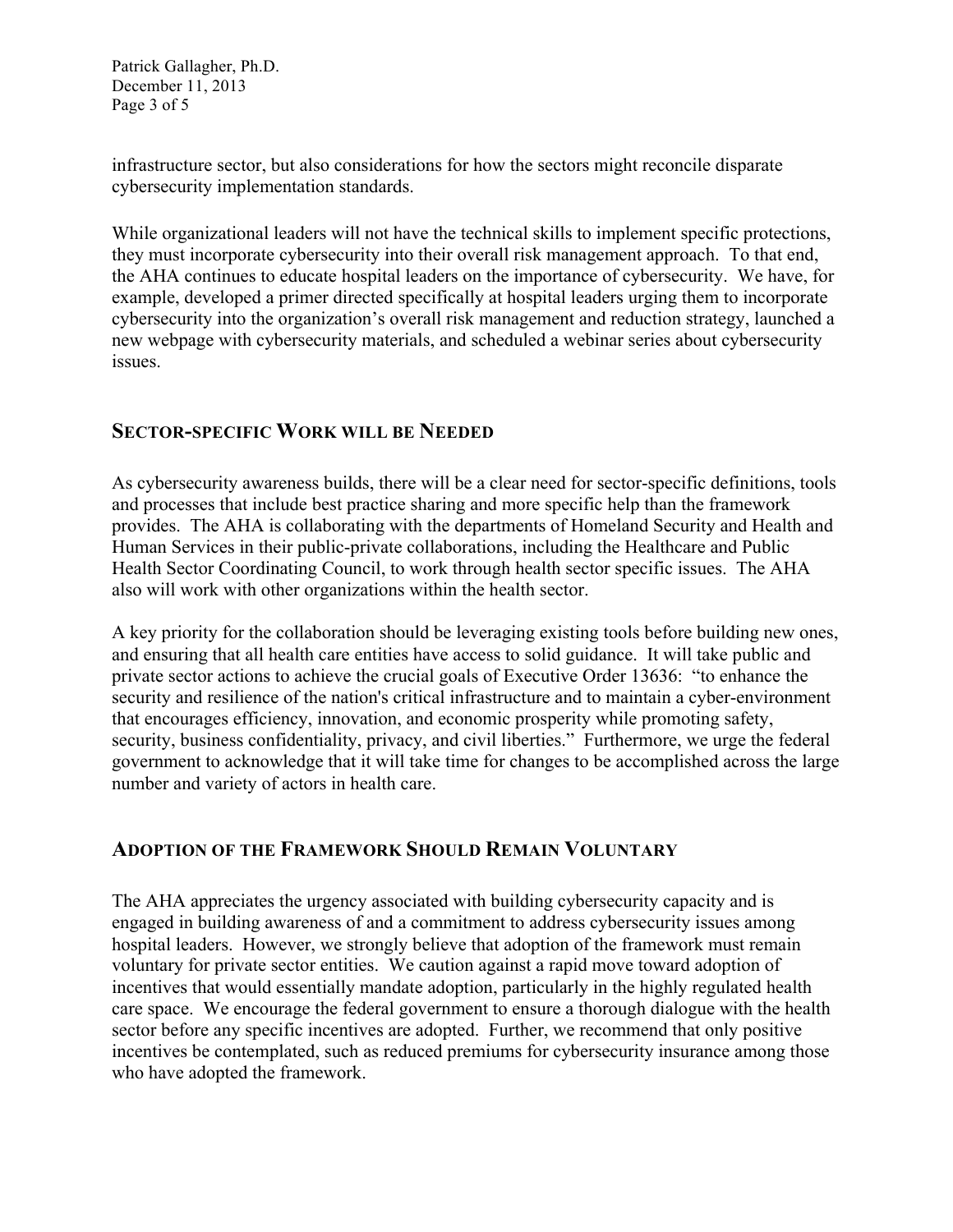December 11, 2013 Patrick Gallagher, Ph.D. Page 4 of 5

 We are concerned that mandatory compliance against a checklist of items would go against the undermining their ability to put a solid cybersecurity program in place. nature of a risk-based approach that can be responsive to a changing environment. It also could create an onerous, compliance-oriented approach to cybersecurity, rather than encouraging achievement of broader goals. Furthermore, a punitive approach could have unintended consequences, such as denying resources to organizations that are struggling to keep up,

## **DIVERSITY WITHIN AND ACROSS CRITICAL INFRASTRUCTURE SECTORS NECESSITATES A FLEXIBLE APPROACH**

 are part of the nation's critical infrastructure. The hospital field alone can range from very large academic medical centers to small rural hospitals with fewer than 25 beds. The resources Internet. In addition, different health care entities may have unique circumstances that affect their cyber risks, such as size, location and the specific services provided. Indeed, even within a single health care organization, such as a hospital, diverse components may have different risk The flexible approach taken by the framework is appropriate given the diverse institutions that available to this wide range of organizations vary, as does the scope of their networked environments, their current level of connectivity, and the level of risk from exposure to the profiles. For example, the lobby gift shop generally is not connected to the organization's information systems that contain and communicate sensitive patient data. Accordingly, the flexible approach used in the draft framework should be preserved in the final version.

 Therefore, the Healthcare and Public Health Sector by necessity may have more critical system the entities and individuals who are part of the health care critical infrastructure. The NIST preliminary framework could help facilitate that important work if it explicitly acknowledged entities that interact with its information system. These outside organizations also must engage in cybersecurity risk assessment and reduction activities. In the case of hospitals, for example, it will be important for the controls presented in the framework to flow down to medical device and IT vendors that create products that are attached to or integrated into a hospital's network. These subsidiary actors also will need to implement appropriate access controls, logging systems For health care organizations, patient care is the primary objective. Hospitals and health systems are on a path toward increasing information sharing in support of better and more efficient care. access points than other infrastructure sectors. For example, medical device companies, physician offices, insurers and individual patients may all interact with a hospital's information systems. Therefore, it will be necessary for the health care sector itself to work to better define that a critical infrastructure entity, such as a hospital, must have the cooperation of all other and vulnerability remediation tools.